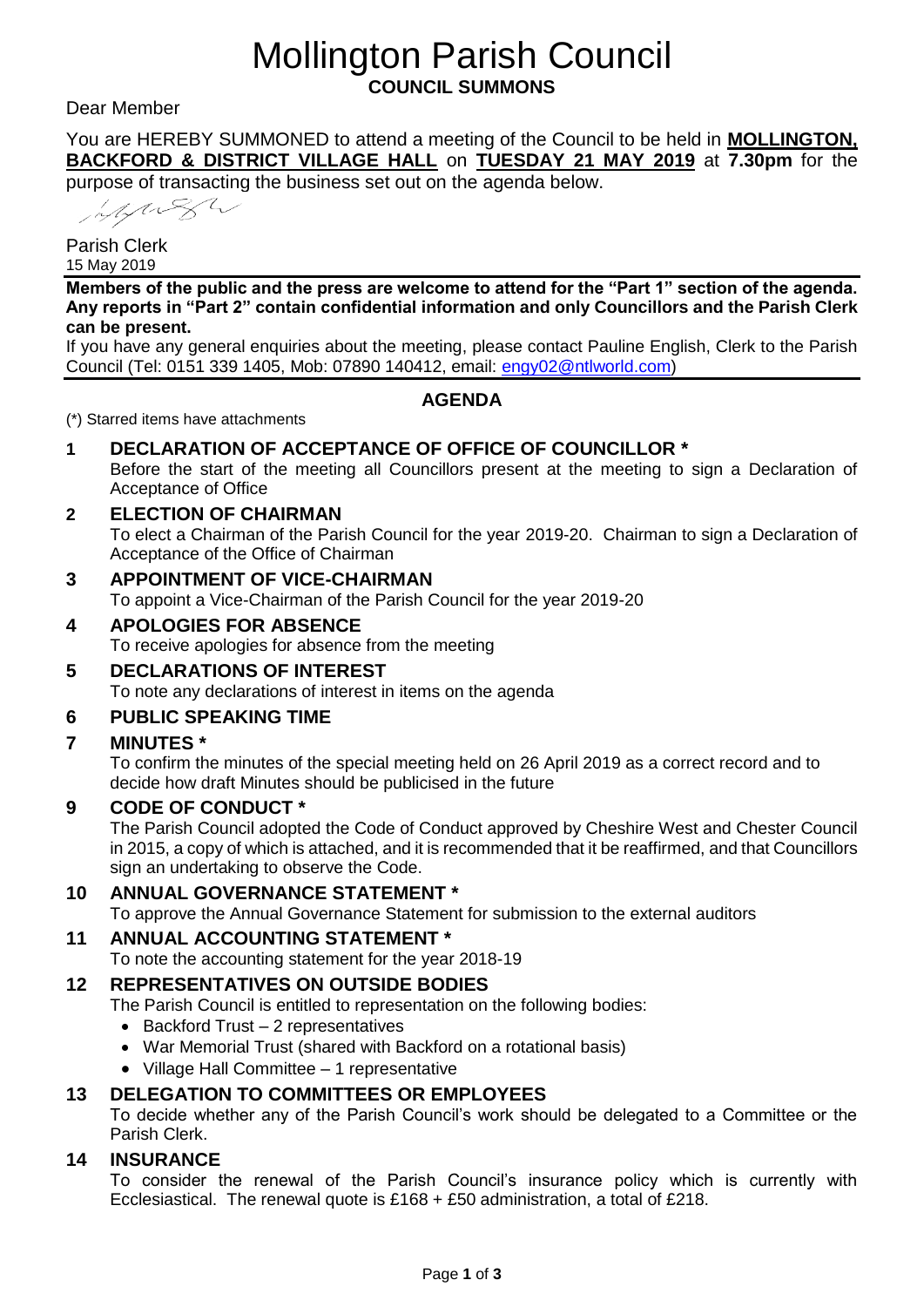## **15 POLICIES AND PROCEDURES \***

To make any necessary changes to the following policies and procedures:

- (1) Standing Orders
- (2) Financial Regulations
- (3) Complaints Procedure
- (4) Dignity at Work, Bullying and Harassment Policy
- (5) Discipline, Dismissal and Grievance Policy
- (6) Equality and Diversity Policy
- (7) Freedom of Information Publication Scheme
- (8) Health & Safety Policy
- (9) Risk Management Strategy
- (10) Scheme of Delegation

and to decide whether any additional policies and procedures are needed

## **16 RECEIPT OF AGENDA ETC BY EMAIL \***

Councillors are required to give their approval to receiving agenda, minutes and background documents by electronic means

## **17 PUBLIC WORKS LOAN BOARD APPLICATION**

To decide how to proceed with the application to the Public Works Loan Board for a loan to cover part of the shortfall in funding for the new Village Hall.

## **18 HIGHWAYS, RIGHTS OF WAY AND AMENITY CLEANING**

- **(1)** The Parish Council has received a copy of a statement made by Sophia Samuel relating to the Cheshire West and Chester Council (Additional of footpaths No 12,13,14, 15 and 16 in the Parish of Mollington) Modification Order 2017. The Inquiry into this Order is scheduled to be heard on Wednesday 10 and Thursday 11 July 2019 at The Town Hall, Chester.
- (2) To consider any current issues

## **19 PLANNING**

(1) Applications received for comment

| 19/01260/LDC Construction of new bay window to side at 18 Mollington Court, |                                                     |  |  |  |  |  |  |  |  |
|-----------------------------------------------------------------------------|-----------------------------------------------------|--|--|--|--|--|--|--|--|
|                                                                             | Mollington, Chester Cheshire CH1 6LA                |  |  |  |  |  |  |  |  |
|                                                                             | https://pa.cheshirewestandchester.gov.uk/online-    |  |  |  |  |  |  |  |  |
|                                                                             | applications/monthlyListResults.do?action=firstPage |  |  |  |  |  |  |  |  |

#### (2) Decisions made by CWaC since the last meeting of the Parish Council 19/00846/FUL Part single storey, part two storey extension to side elevation at 349 Parkgate Road, Chester Cheshire CH1 4BE - APPROVED

#### (3) Awaiting Decision 19/01060/FUL Construction of manege and post and rail fence at Mere Farm, Townfield Lane, Mollington, Chester, Cheshire

## **20 FINANCE**

(1) **Payments** made since the last meeting:

| 28.03.19 | <b>SO</b>   | Amenity Cleaner-wages March 2019                   | 169.73 |
|----------|-------------|----------------------------------------------------|--------|
| 28.03.19 | SO.         | Parish Clerk-salary March 2019                     | 133.28 |
| 31.03.19 | <b>Bank</b> | Service Charge (3 months)                          | 18.00  |
| 02.04.19 | DD.         | 1&1 IONOS-Website hosting                          | 7.19   |
| 04.04.19 | <b>BACS</b> | <b>Shelley Signs</b>                               | 468.00 |
| 29.04.19 | <b>SO</b>   | Amenity Cleaner-wages April 2019                   | 169.73 |
| 29.04.19 | SO          | Parish Clerk-salary April 2019                     | 133.28 |
| 29.04.19 | <b>BACS</b> | Amenity Cleaner-additional wage payment April 2019 | 12.27  |
| 29.04.19 | <b>BACS</b> | Parish Clerk-additional salary April 2019          | 6.18   |
| 29.04.19 | <b>BACS</b> | PKF Littlejohn-Audit fee for 207-18 audit          | 336.00 |
| 29.04.19 | <b>BACS</b> | CWaC-Licence for use of Playing field              | 300.00 |
| 01.05.19 | DD.         | 1&1 IONOS-Website hosting                          | 7.19   |
| 15.05.19 | <b>BACS</b> | <b>HMRC-Income Tax</b>                             | 200.91 |
|          |             |                                                    |        |

#### (2) **Receipts**

| 11.04.19   Cheshire West & Chester Council – Precept<br>4.373.00 |
|------------------------------------------------------------------|
|------------------------------------------------------------------|

(3) **Balance** at 21 May 2019